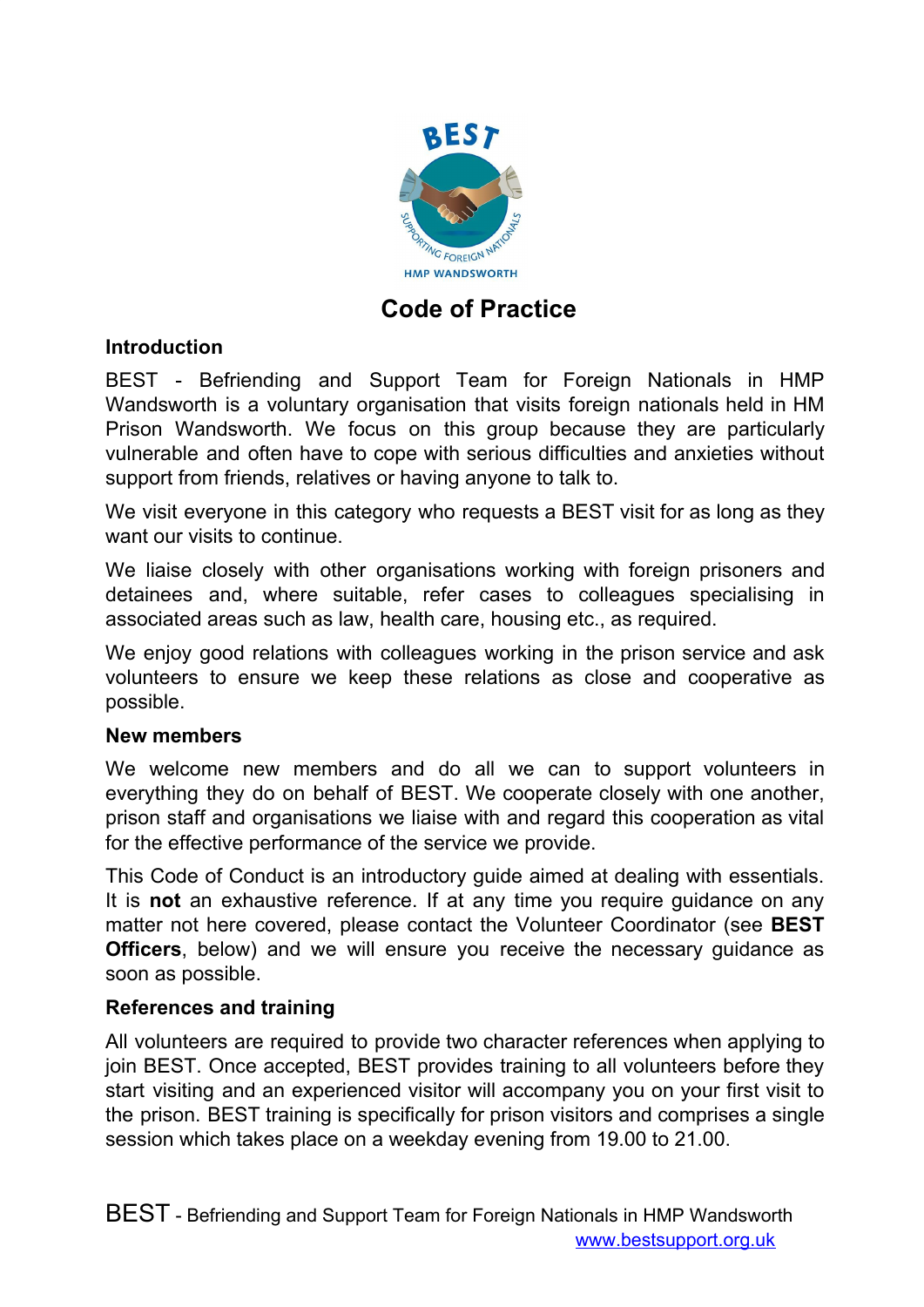BEST will help you book visits and do all we can to support you as a BEST visitor, and to ensure you find volunteering with BEST an interesting and rewarding experience. We regard regular visits as essential for establishing trust and encourage our volunteers to visit once a fortnight.

We encourage volunteers to attend BEST meetings, which are held in Balham Baptist Church, Ramsden Road, London SW12 8QX, on a Thursday evening at 7.15 for 7.30 pm once every three months.

# **Important Do's and Don'ts**

**Do:**

Ensure we have up-to-date contact details for you.

Always cooperate with prison staff.

Always comply with applicable regulations and procedures.

Take personal i/d (passport or driving licence with photo) when conducting visits.

When conducting visits offer to buy something from the food counter at the Visitors' Hall costs are typically in the region of £3 and can be reclaimed from BEST.

Let us know as soon as possible if:

- you cannot conduct a visit as scheduled
- you no longer wish to visit a specific person
- you no longer wish to be a BEST visitor

On completion of each visit email the Volunteer Coordination Officer to confirm the visit has taken place: this ensures that, if a visit has not taken place, we contact the person concerned and notify them a replacement visit is being arranged: failure to visit someone expecting a BEST visit can damage trust which is why, when appropriate, we explain why the visit did not happen and give reassurance a replacement visit will be arranged as soon as possible.

In the absence of written authority from a BEST officer do not disclose to anyone outside BEST the name of anyone being visited or anything discussed with them: similarly, do not disclose such details to other prisoners/detainees or prison staff: this duty of confidentiality is subject to the exceptions below.

Exceptions to the duty of confidentiality:

It may be sometimes necessary for BEST to make a joint working arrangement with another organisation, involving an exchange of information about someone we are visiting: in such cases, you should explain this to the person concerned and seek their consent before sharing such information with the organisation in question.